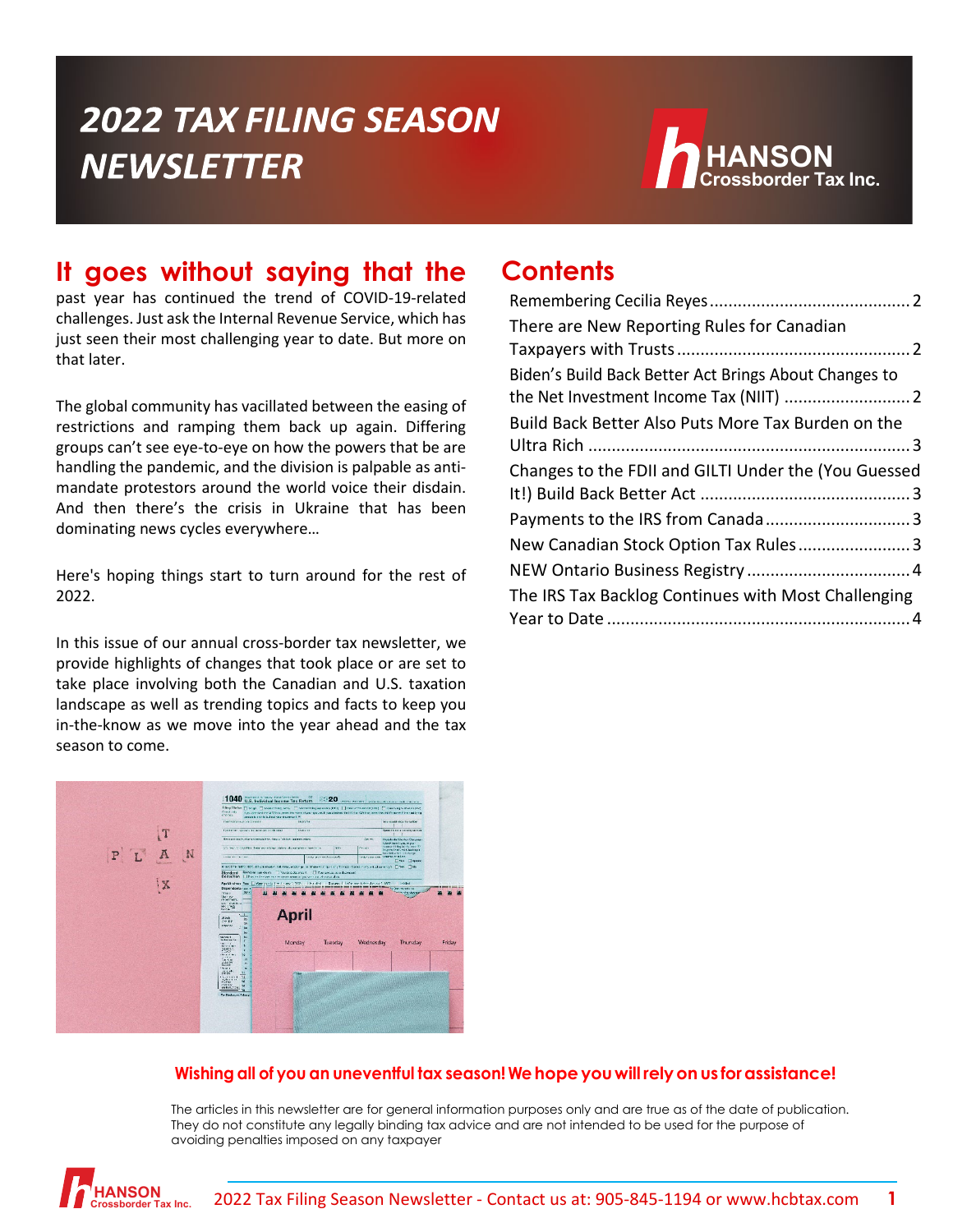

## <span id="page-1-0"></span>**Remembering Cecilia Reyes**

In the fall of 2021, HCBT suffered a devastating loss with the passing of Cecilia Reyes. Everyone who has worked with Cecilia, clients and colleagues alike, will remember her for kindness, quick wit and incredible work ethic. She was a very important part of bringing our clients the absolute best in customer service and office administration. Cecilia will be greatly missed by loved ones, friends and her HCBT family.

### <span id="page-1-1"></span>**There are New Reporting Rules for Canadian Taxpayers with Trusts**

Canadian citizens who hold trusts are going to see changes come into effect for the 2022 taxation year…eventually...? Originally, these changes were proposed to come into effect for trusts with year-ends on or after December 31, 2021; however, the draft legislation has not yet received royal assent.

The new reporting rules pertain to trusts resident in Canada and non-resident trusts that must currently file a T3 return, including trusts that are inactive or dormant. (Hence, if you have any inactive / dormant trusts, consider wrapping those up ASAP.)

At a high level, the proposed changes are as follows:

• Certain trusts that don't currently file a T3 "Trust Income Tax and Information Return" will now have the filing obligation.

- Trusts must report the identity of all trustees, beneficiaries, and settlors, including the identity of individuals who have control over trustee decisions regarding appointment of income or capital (e.g., a protector).
- The reporting rules now apply to a "bare trust" arrangement (i.e., a trust that is reasonably considered to act as an agent for beneficiaries in all dealings of the trust's property).
- Trusts with all units listed on a designated stock exchange are exempt from these additional reporting rules.
- Disclosure of information subject to solicitor-client privilege is also exempt.

Exemptions remain in place for certain specialized trusts or trusts holding assets worth \$50,000 or less

## <span id="page-1-2"></span>**Biden's Build Back Better Act Brings About Changes to the Net Investment Income Tax (NIIT)**

Under the Build Back Better Act recently passed by the U.S. House of Representatives, and effective January 1, 2022, the net investment income tax (NIIT) has been expanded to self-employment and business income for high income earners.

Specifically, Sec. 1411 is amended to apply the 3.8% tax to net investment income earned in the ordinary course of a trade or business for taxpayers with taxable income over \$400,000 (single filers), \$500,000 (married taxpayers filing jointly or surviving spouses) or \$250,000 (married taxpayers filing separately).

In summary, the NIIT now applies to:

- Income of an S corporation shareholder (if the shareholder materially participates in the S corporation business)
- Gains from the sale of S corporation stock or interest in a partnership or LLC (if the selling owner materially participates in the business being sold)
- Gains from the sale of assets of a partnership, LLC or S corporation (if such gain is allocated to an owner who materially participates in the business being sold).

In other words, the expanded NIIT applies to all income earned by an individual, unless such income is either

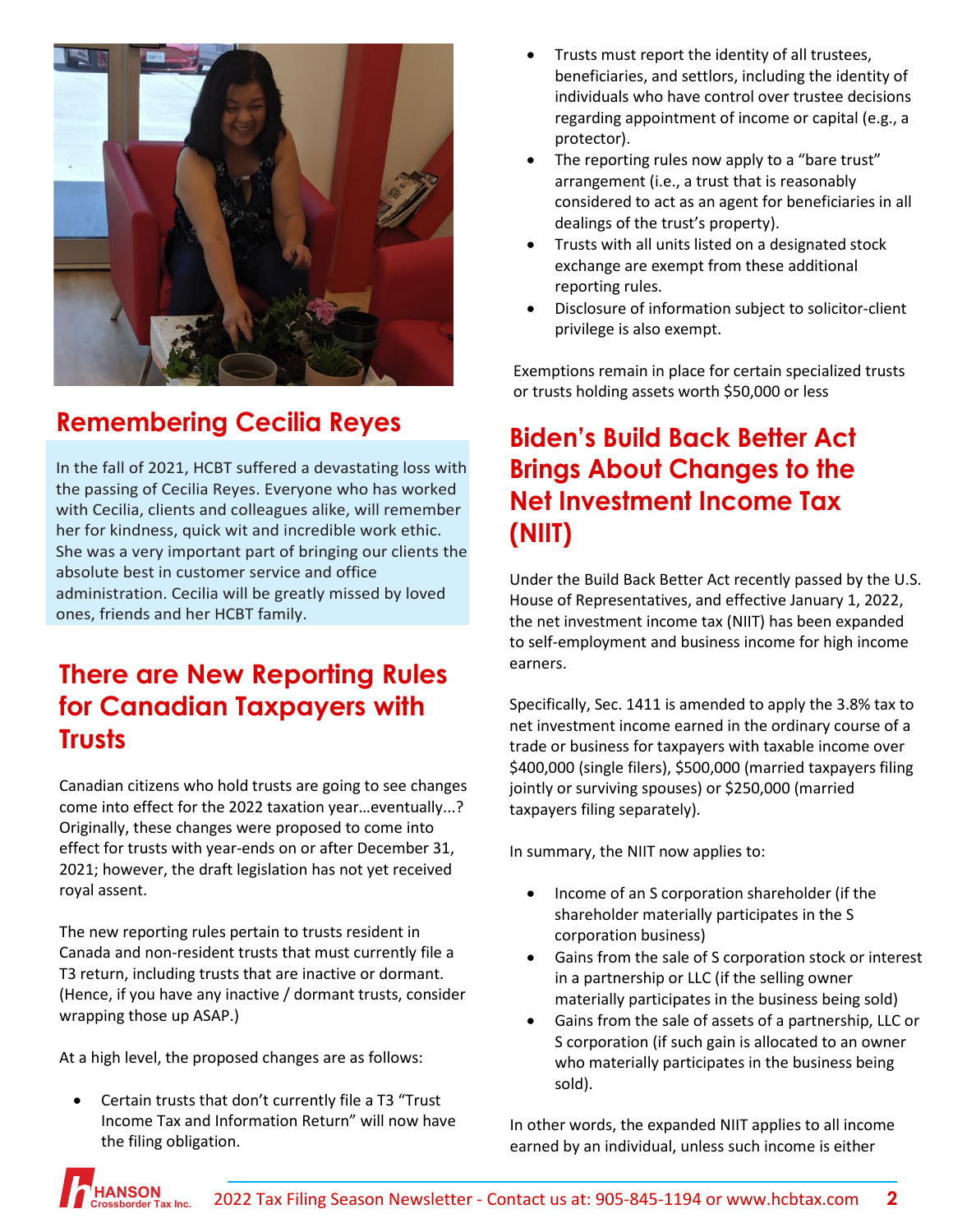taxable wages or subject to the self-employment tax. For US citizens residents of Canada who are derive their active income from self-proprietorships or partnership and thus subject to CPP contribution, NIIT should not apply.

## <span id="page-2-0"></span>**Build Back Better Also Puts More Tax Burden on the Ultra Rich**

If It's the Act that just keeps on giving…or taking if you're a US citizen with an ultra-high net worth. Under the new Sec. 1A, a surcharge will be imposed on high-income individuals, estates and trusts.

Individual taxpayers will see a surcharge equal to the sum of 5% of their Adjusted Gross Income (AGI) that exceeds \$10 million. The threshold for married taxpayers filing separately is \$5 million and for estates and trusts the threshold is \$200,000. This is in addition to 3% of the amount of the taxpayer's AGI that exceeds \$25 million (\$12.5 million for married taxpayers filing separately; \$500,000 for an estate or trust).

And don't forget about all other applicable income taxes!

### <span id="page-2-1"></span>**Changes to the FDII and GILTI Under the (You Guessed It!) Build Back Better Act**

The Build Back Better Act contains a number of revisions to the Global Intangible Low-Taxed Income (GILTI) tax. Under IRC Sec. 250(a), GILTI applies to US shareholders of Controlled Foreign Corporations (CFCs) and is a 10.5% to 13.125% minimum tax on income from various property and other overseas assets. With Build Back Better, the applicable percentage for the GILTI deduction decreases from 50% to 28.5%, for a GILTI rate of 15%. In addition, Sec. 951A will be amended to apply GILTI provisions on a country-by-country basis, according to CFC taxable units

Because it works in tandem with the GILTI, the foreignderived intangible income (FDII) deduction is also reduced from 37.5% to 24.8%, for a rate of 15.8%. Also under IRC Sec. 250, the FDII entitles US corporations to a separate deduction on income derived from selling property and services to foreign customers for foreign use. The Act also allows the FDII deduction to be considered when determining a net operating loss deduction.

Finally, the Act increases the allowable deemed paid foreign tax credit for GILTI from 80% to 95% of properly allocated taxes.

# <span id="page-2-2"></span>**Payments to the IRS from Canada**

For those of you who have to pay Uncle Sam, you know its not easy to pay from Canada, unless you have a US bank account. It is becoming increasingly more difficult to maintain a US based bank account while living abroad. We recently received information from the IRS that may help in this regard. Anyone in Canada who does not have a USbased bank account may send a wire transfer to the US Department of the Treasury using the following details:

| <b>Bank Name:</b>    | <b>US Treas Single TX</b>                        |
|----------------------|--------------------------------------------------|
| <b>Bank Address:</b> | 401-14 <sup>th</sup> St. SW, Washington DC 20227 |

You would also have to include your US Social Security Number or Individual Taxpayer Identification Number when sending the wire transfer

# <span id="page-2-3"></span>**New Canadian Stock Option Tax Rules**

In the summer of last year, Bill C-30 received royal assent, bringing with it some changes to limits on the favourable employee stock option tax rules. Specifically, in cases where the employer of an employee both grants and issues shares, there is a new annual maximum for shares subject to a stock option that are eligible for the employee favourable 50% deduction at exercise.



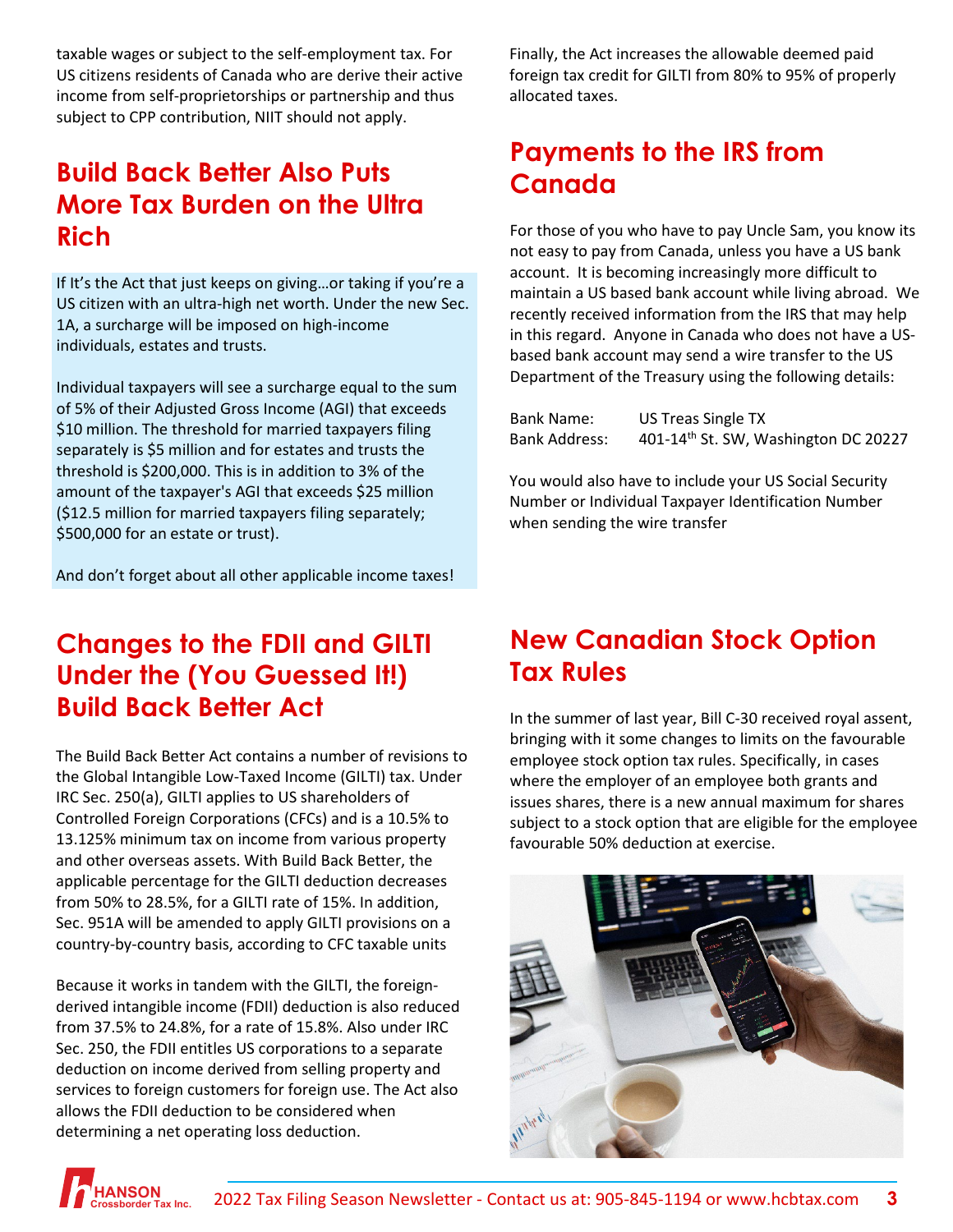This limit is based on the portion of underlying shares with a fair market value exceeding \$200,000 CAD at the time of vesting. Shares that are no longer eligible for the deduction are considered "non-qualified securities". The new rules only apply to entities that are not Canadian-controlled private corporations (CCPCs) or do not exceed \$500 million in gross annual revenues. This change brings Canadian tax rules more in line with US incentive stock option rules.

Please note that if the issuer is not arm's length with the employee (e.g., a foreign parent company) there will be modifications to consider.

# <span id="page-3-0"></span>**NEW Ontario Business Registry**

In May of 2021, the CRA terminated its agreement with the Ontario government to receive the annual Ontario Corporate Information Return. Historically, this information return was transmitted with the Company's T2 Corporate Income Tax Return, however this is no longer possible.

In October 2021, the Province of Ontario launched a new Business Registry. This is a self-service portal which allows you to update corporate information, such as directors, addresses, etc. online. In order to access the portal, you must firs[t request your Company Key.](https://www.appmybizaccount.gov.on.ca/onbis/companykey/?lang=en) The Company Key will be sent to the corporation's address of record. For more information regarding the new electronic service, please visit: [https://www.ontario.ca/page/ontario](https://www.ontario.ca/page/ontario-business-registry#existing)[business-registry#existing](https://www.ontario.ca/page/ontario-business-registry#existing) 

### <span id="page-3-1"></span>**The IRS Tax Backlog Continues with Most Challenging Year to Date**

In her annual report released on January 12, National Taxpayer Advocate Erin Collins gives us a rundown of the (ongoing) downward spiral that challenged IRS administrators in 2021, including the taxpayers' perspective (i.e., service was "horrendous.").

A summary of specific issues includes:

• Customer service representatives who assist taxpayers with tax law questions, account problems, and



compliance notice responses answered 32 million of the 282 million calls received in 2021.

- There were significant delays in processing responses to IRS notices, with some correspondence taking more than six months as compared to the "normal" 45-day processing time, delaying refunds and resulting in follow-up by the IRS on math error notices and collection notices.
- At the time of the report's publication, there were more than 35 million unprocessed tax returns, including 6.2 million unprocessed Forms 1040, "U.S. Individual Income Tax Return"; 2.8 million Forms 941, "Employer's Quarterly Federal Tax Return"; and 2.4 million Forms 1040-X, "Amended U.S. Individual Income Tax Return."
- The IRS "Where's My Refund?" online tool is considered "non-functional" as it does not explain status delays, returns status, or steps to obtain refunds.

In Collins' own words: "When you call the IRS, either you can't get through to an IRS employee or they can't answer questions about your return delays. When you go online, you can't find the information you need." Let's hope the IRS pays close attention to the report enacts at least some of the report's 68 legislative recommendations!

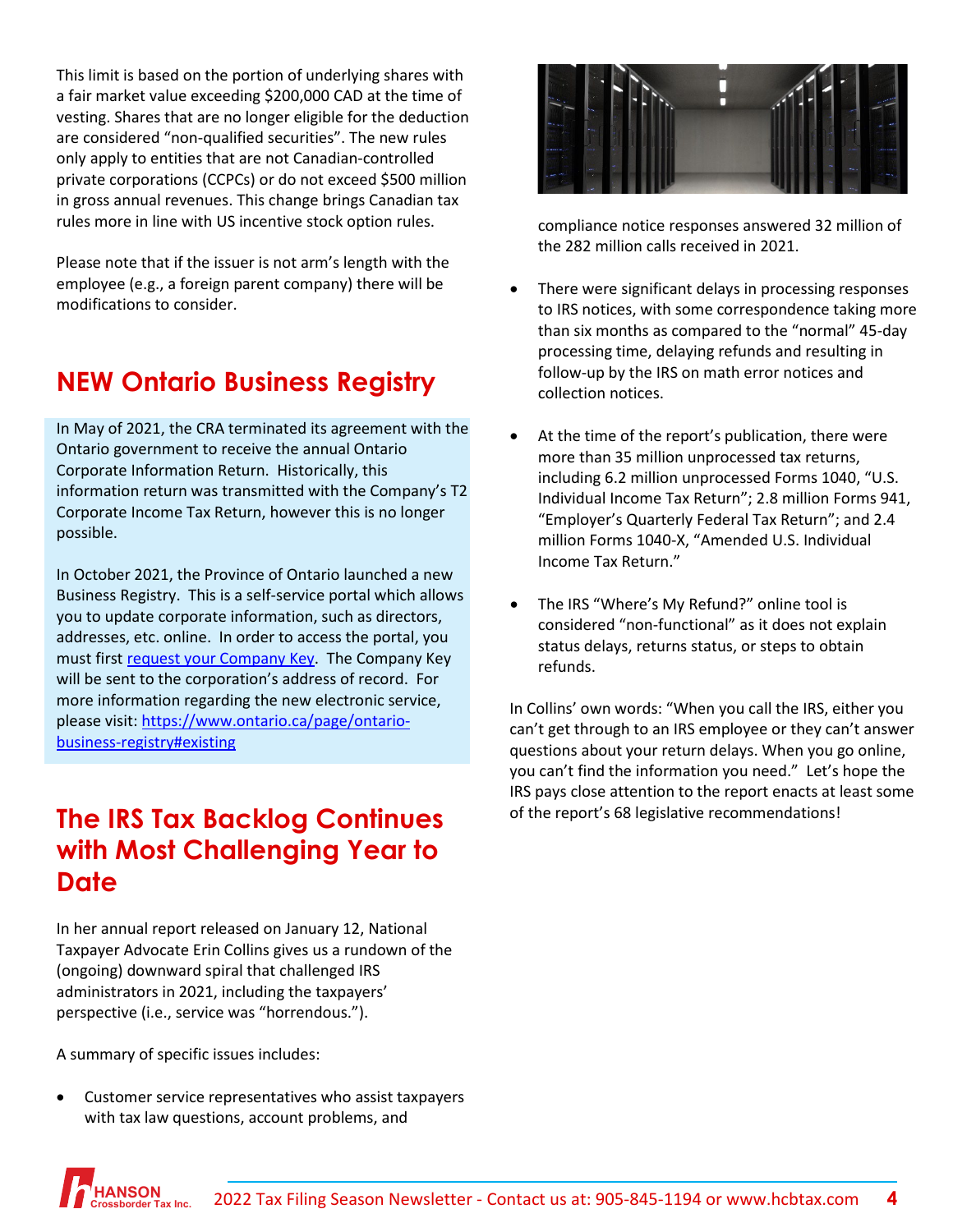### **CANADA NUMBERS AT A GLANCE**

#### **2021 COMBINED FEDERAL AND ONTARIO PERSONAL TAX RATES**

| Taxable Income \$  | Salary/Interest % | <b>Capital Gain</b> | <b>Eligible Dividends</b> | Non-Eligible<br><b>Dividends</b> |
|--------------------|-------------------|---------------------|---------------------------|----------------------------------|
| First 45,142       | 20.05             | 10.03               | $-6.86$                   | 9.24                             |
| 45,142 - 49,020    | 24.15             | 12.08               | $-1.20$                   | 13.95                            |
| 49,020 - 79,505    | 29.65             | 14.83               | 6.39                      | 20.28                            |
| 79,505 - 90,287    | 31.48             | 15.74               | 8.92                      | 22.38                            |
| 90,287 - 93,655    | 33.89             | 16.95               | 12.24                     | 25.16                            |
| $93,655 - 98,040$  | 37.91             | 18.95               | 17.79                     | 29.78                            |
| $98,040 - 150,000$ | 43.41             | 21.70               | 25.38                     | 36.10                            |
| 150,000 - 151,978  | 44.97             | 22.48               | 27.53                     | 37.90                            |
| 151,978 - 216,511  | 48.29             | 24.14               | 31.97                     | 41.72                            |
| 216,511 - 220,000  | 51.97             | 25.98               | 37.19                     | 45.95                            |
| over 220,000       | 53.53             | 26.76               | 39.34                     | 47.74                            |

#### **2021 COMBINED TOP AND MARGINAL PERSONAL TAX RATES**

| Province                    |         | Taxable Income $\frac{1}{2}$ Salary/Interest $\%$ | <b>Capital Gain</b> | <b>Eligible Dividends</b> | Non-Eligible<br><b>Dividends</b> |
|-----------------------------|---------|---------------------------------------------------|---------------------|---------------------------|----------------------------------|
| <b>British Columbia</b>     | 222,420 | 53.50                                             | 26.75               | 36.54                     | 48.89                            |
| Alberta                     | 314,928 | 48.00                                             | 24.00               | 34.31                     | 42.31                            |
| Saskatechewan               | 216,511 | 47.50                                             | 23.75               | 29.64                     | 42.29                            |
| Manitoba                    | 216,511 | 50.40                                             | 25.20               | 37.78                     | 46.67                            |
| Ontario                     | 220,000 | 53.53                                             | 26.76               | 39.34                     | 47.74                            |
| Quebec                      | 216,511 | 53.31                                             | 26.65               | 40.10                     | 48.02                            |
| <b>New Brunswick</b>        | 216,511 | 53.30                                             | 26.65               | 33.51                     | 47.75                            |
| Nova Scotia                 | 216,511 | 54.00                                             | 27.00               | 41.58                     | 48.28                            |
| <b>Prince Edward Island</b> | 216,511 | 51.37                                             | 25.69               | 34.22                     | 45.21                            |
| Newfoundland                | 216,511 | 51.30                                             | 25.65               | 42.61                     | 44.59                            |

#### **TAX FREE SAVINGS ACCOUNT (TFSA) CONTRIBUTION LIMIT**

| Years       | <b>Contribution Limit \$/</b><br>Year | Total  |
|-------------|---------------------------------------|--------|
| 2009 - 2012 | $5,000$ /year                         | 20,000 |
| 2013 - 2014 | 5,500/year                            | 11,000 |
| 2015        | 10,000                                | 10,000 |
| 2016 - 2018 | $5,500$ /year                         | 16,500 |
| 2019 - 2022 | $6,000$ /year                         | 24,000 |
|             |                                       | 81,500 |

#### **REGISTERED RETIREMENT SAVINGS PLAN (RRSP) CONTRIBUTION LIMIT**

| Years | Contribution<br>Room \$/Year | <b>Earned Income Required</b><br>in Prior Year (18%) |
|-------|------------------------------|------------------------------------------------------|
| 2016  | 25,370                       | 140,944                                              |
| 2017  | 26,010                       | 144.500                                              |
| 2018  | 26,230                       | 145,722                                              |
| 2019  | 26,500                       | 147,222                                              |
| 2020  | 27,230                       | 151,278                                              |
| 2021  | 27,830                       | 154,611                                              |
| 2022  | 29,210                       | 162,278                                              |

Source: Taxtips.ca

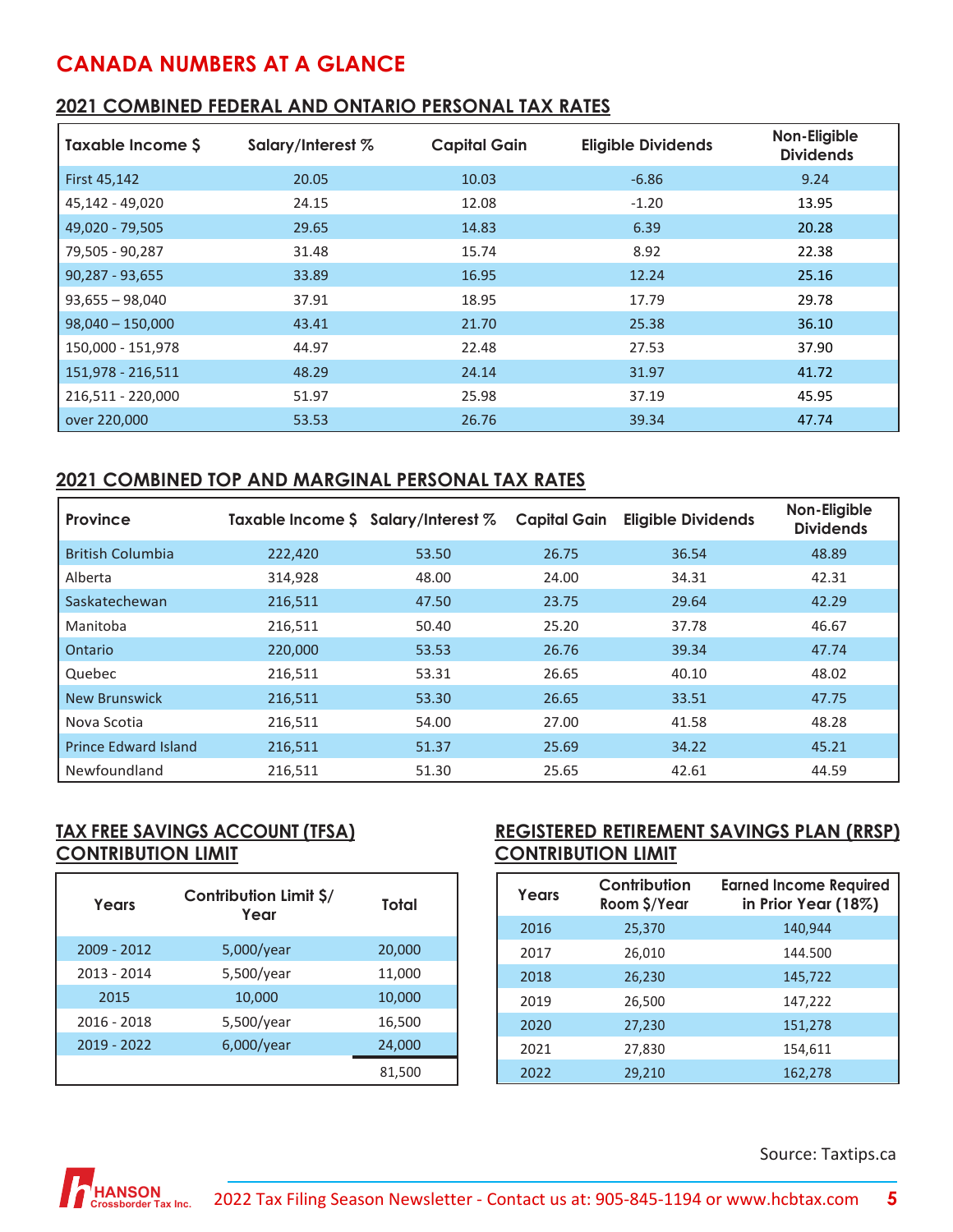### **U.S. NUMBERS AT A GLANCE**

#### **2021 FEDERAL ORDINARY INCOME TAX RATES**

| Tax Rate % | Single \$         | Head of Household \$ | <b>Married Filing Jointly or</b><br><b>Qualifying Widow</b> | <b>Married Filing</b><br>Separately |
|------------|-------------------|----------------------|-------------------------------------------------------------|-------------------------------------|
| 10%        | $0 - 9,950$       | $0 - 14,200$         | $0 - 19,900$                                                | $0 - 9,950$                         |
| 12%        | $9,951 - 40,525$  | $14,201 - 54,200$    | 19,901 - 81,050                                             | $9,951 - 40,525$                    |
| 22%        | 40,526 - 86,375   | 54,201 - 86,350      | 81,051 - 172,750                                            | 40,526 - 86,375                     |
| 24%        | 86,376 - 164,925  | 86,351 - 164,900     | 172,751 - 329,850                                           | 86,376 - 164,925                    |
| 32%        | 164,926 - 209,425 | 164,901 - 209,400    | 329,851 - 418,850                                           | 164,926 - 209,425                   |
| 35%        | 209,426 - 523,600 | 209,401 - 523,600    | 418,851 - 628,300                                           | 209,426 - 523,600                   |
| 37%        | 523,600 or more   | 523,600 or more      | 628,300 or more                                             | 523,600 or more                     |

#### **2021 LONG TERM CAPITAL GAINS TAX RATES**

| Tax Rate $\%$ | Single \$        | Head of Household \$ | <b>Married Filing Jointly or</b><br><b>Qualifying Widow</b> | <b>Married Filing</b><br>Separately |
|---------------|------------------|----------------------|-------------------------------------------------------------|-------------------------------------|
| 0%            | $0 - 40.399$     | $0 - 54,099$         | $0 - 80,799$                                                | $0 - 40.399$                        |
| 15%           | 40,400 - 445,849 | 54,100 - 473,749     | 80,800 - 501,599                                            | 40,400 - 445,849                    |
| 20%           | 445,850 or more  | 473,750 or more      | 501,600 or more                                             | 445,850 or more                     |

#### **2022 FEDERAL ORDINARY INCOME TAX RATES**

| Tax Rate % | Single \$          | Head of Household \$ | <b>Married Filing Jointly or</b><br><b>Qualifying Widow</b> | <b>Married Filing</b><br>Separately |
|------------|--------------------|----------------------|-------------------------------------------------------------|-------------------------------------|
| 10%        | $0 - 10,275$       | $0 - 14,650$         | $0 - 20,550$                                                | $0 - 10,275$                        |
| 12%        | 10,275 - 41,775    | 14,650 - 55,900      | 20,550 - 83,550                                             | 14,650 - 55,900                     |
| 22%        | 41,775 - 89,075    | 55,900 - 89,050      | 83,050 - 178,150                                            | 55,900 - 89,050                     |
| 24%        | $89,075 - 170,050$ | 89,050 - 170,050     | 178,150 - 340,100                                           | 89,050 - 170,050                    |
| 32%        | 170,050 - 215,950  | 170,050 - 215,950    | 340,100 - 431,900                                           | 170,050 - 215,950                   |
| 35%        | 215,950 - 539,900  | 215,950 - 539,900    | 431,900 - 647,850                                           | 215,950 - 539,900                   |
| 37%        | 539,900 or more    | 539,900 or more      | 647,850 or more                                             | 539,900 or more                     |

#### **2022 LONG TERM CAPITAL GAINS TAX RATES**

| Tax Rate $\%$ | Single S         | <b>Head of Household \$</b> | <b>Married Filing Jointly or</b><br><b>Qualifying Widow</b> | <b>Married Filing</b><br>Separately |
|---------------|------------------|-----------------------------|-------------------------------------------------------------|-------------------------------------|
| 0%            | $0 - 41.674$     | $0 - 55.799$                | $0 - 83.349$                                                | $0 - 41.674$                        |
| 15%           | 41,675 - 459,749 | 55,800 - 488,499            | 83,350 - 517,199                                            | 41,675 - 459,749                    |
| 20%           | 459,750 or more  | 488,500 or more             | 517,200 or more                                             | 459,750 or more                     |

Short-term capital gains are taxed at Ordinary Rates, above Source: Taxfoundation.org